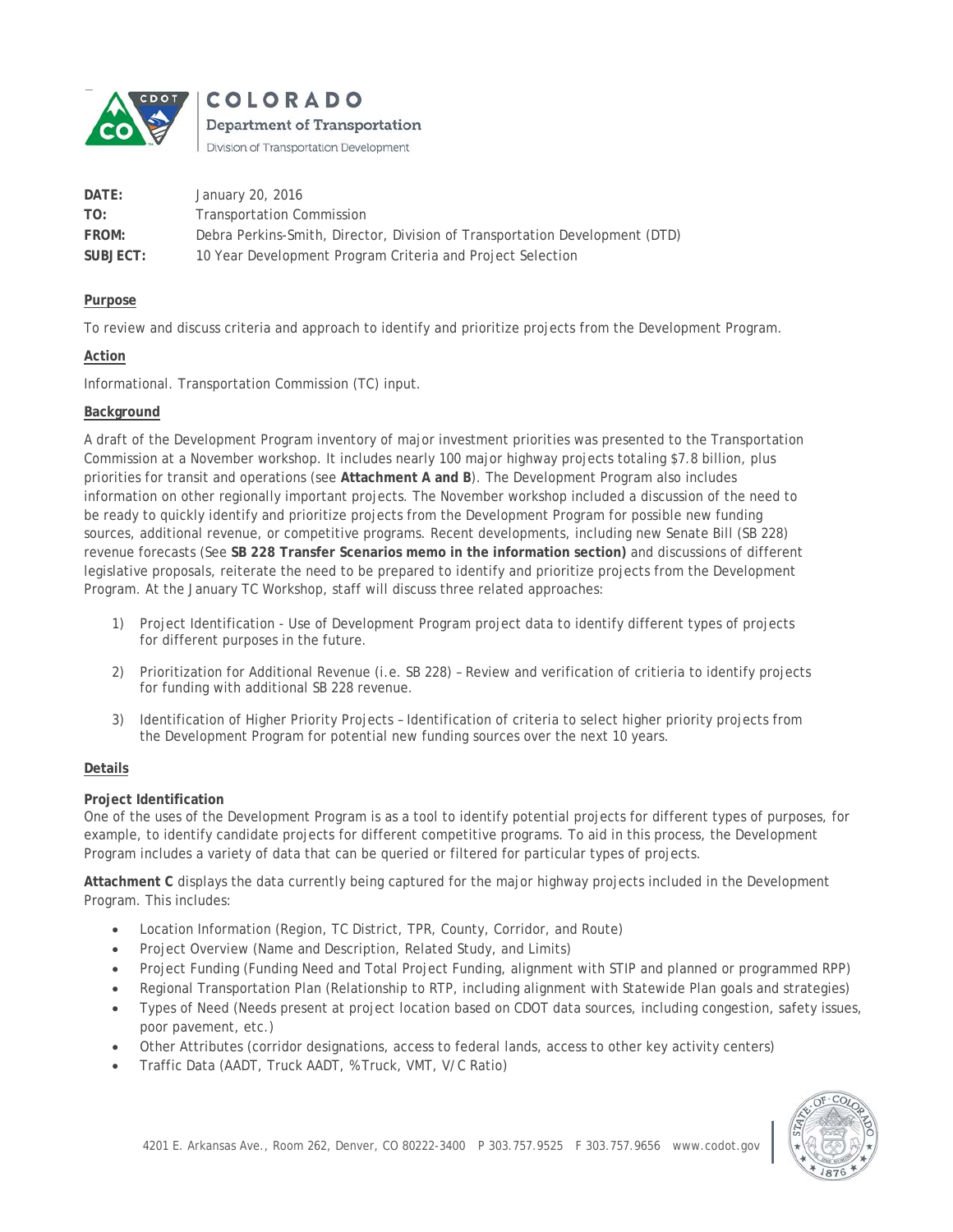**Attachment D** provides examples of how this data can be used to query or filter projects. Three examples are provided - an urban freight example, a rural freight example, and an example based on access to federal lands.

# **Prioritization for Additional Revenue**

The Draft FY 17 budget provided to the Transportation Commission in November included \$0 in SB 228 funding. More recent forecasts from the Office of State Planning and Budgeting (OSPB) and Legislative Council are now calling for approximately \$106 million in SB 228 revenue in FY 17 (See **SB 228 Transfer Scenarios memo**). This creates a need to revisit projects for potential SB 228 funding. Candidate SB 228 projects were initially identified in November, 2014 and are included in the Development Program. The evaluation of SB 228 projects focused on two key areas - mobility and economic vitality. In order for an eligible project to compete well, the project needed to demonstrate strong mobility benefits (i.e. reduced congestion, increased reliability, improved connections, etc.) and the ability to significantly affect the economic vitality of the state or region (i.e. facility serves freight, agricultural, energy, or recreation needs, serves key jobs center, provides access to significant inter-/multi-modal facilities, etc.). Additional evaluation criteria included criteria relating to safety and asset life. The emphasis on mobility and economic vitality reflects both the SB 228 focus on strategic projects, as well as the availability of other funding dedicated to asset management and safety. Some questions that the TC may wish to consider with respect to SB 228 include:

- Are the criteria identified in the paragraph above and the emphasis on mobility and economic vitality still the relevant factors in identifying SB 228 projects?
- Are there additional criteria or emphasis areas that should be considered?

Based on TC input, staff will revisit the original candidate SB 228 projects as well as other projects included in the Development Program and bring back to the TC updated recommendations for candidate SB 228 projects. The Division of Transit & Rail (DTR) is in the process of reviewing transit priorities for SB 228 funding, which will also be included. A separate memo included in the January TC packet on SB 228 Transfer Scenarios includes additional information on a recent effort to conduct more detailed economic analysis of a sample set of candidate SB 228 projects. The results of this analysis will be considered and included in the development of updated recommendations.

### **Identification of Higher Priority Projects**

As noted previously, the Development Program currently includes major highway projects totaling nearly \$8 billion. As indicated by the substantial funding gap identified in the 2040 Statewide Transportation Plan, project needs far exceed available revenue. Some of these projects are likely to move forward in small increments with funding from existing sources, many others are not likely to see any significant progress without additional revenue. At \$8 billion, these projects exceed what might reasonably be accomplished within the next 10 years even if new funding sources were to come to fruition. Given the potential for new funding sources, the TC may want to consider identifying criteria that can be used to further prioritize and identify a smaller subset of projects with a target of closer to \$2 - \$2.5 billion. The 2040 SWP included a "High Revenue Scenario" which assumed annual SB 228 transfers for five years, and after five years, the continuation of a similar level of additional revenue through a possible new funding source. This "High Revenue Scenario" totals approximately \$1.5 billion through 2025. The \$2 - \$2.5 billion target assumes this funding as well as \$0.5 - \$1 billion in existing funding sources that might move some of these projects forward incrementally in the absence of other funding. The following are criteria that could be used in further prioritization. Many of these criteria have been used in past efforts, including the earlier identification of candidate SB 228 projects and the identification of RAMP projects. Potential criteria include:

- **Mobility**  Extent to which project addresses a mobility need, including congestion reduction, improved reliability, new or improved connections, eliminations of "gaps" or continuity issues, new or improved multimodal facilities, or improved access to multimodal facilities
- **Economic Vitality** Extent to which a project supports the economic vitality of the state or region, including supporting freight, agricultural, or energy needs, or providing or improving access to recreation, tourism, military, job, or other significant activity centers
- **Safety** Extent to which project addresses safety deficiencies at locations with known safety issues (as indicated by Level of Safety Service (LOSS) 3 or 4), or other known or projected safety issues